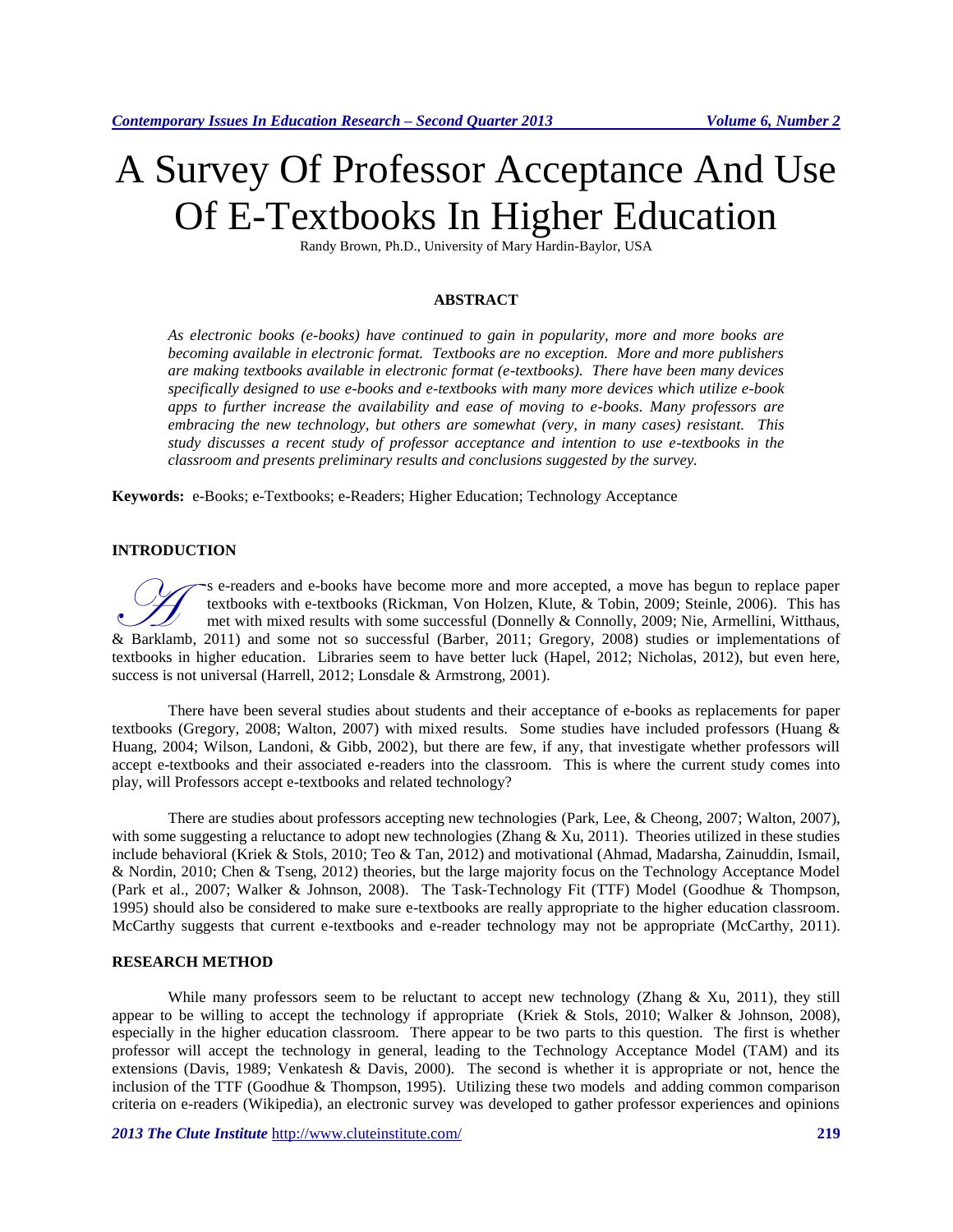on e-readers, e-books, and their classroom uses as e-textbooks. A group of Information Systems professors examined the survey to ensure face validity of the questionnaire. After IRB approval, the survey was deployed online and approximately 450 professors and adjunct faculty were invited to participate, resulting in 47 usable responses - a bit over 10% response rate.

## **DATA ANALYSIS**

An initial analysis of the data collected provides some interesting descriptive statistics. 30 of the 47 (64%) of the faculty members had used e-books and of those 30, only 8 (27%) indicated they would prefer e-books over paper books. None of them would always choose e-books. 13 (43%) of the 30 preferred paper over e-books. The remaining indicated no preference. The numbers were a bit lower, but with similar results when it came to the etextbooks over paper textbooks. Only 13 faculty indicated they had experience with e-textbooks, and of those, three (3) stated a preference for e-textbooks – about 23%. Six of the 13 (46%) preferred paper textbooks. Interestingly, of the 34 who had not used e-textbooks, 3 (10%) suggested they would rather use e-textbooks.

#### **CONCLUSION**

As we press forward with implementing e-textbooks in higher education, we need to take time to see whether we are doing the right thing. Just because we can do something does not mean we should – especially when only a quarter of faculty with experience using e-textbooks would actually prefer them and nearly half want paper textbooks. We need much more research in this area before we jump in over our heads. The research presented here is only the beginning. Much more data was collected and will be analyzed to help determine not just the acceptance of e-textbook technology, but also the fit of e-textbooks into higher education.

## **ACKNOWLEDGEMENT**

This paper written as part of a study funded by a University of Mary Hardin-Baylor Faculty Development Grant.

# **AUTHOR INFORMATION**

**Randy Brown**, Ph.D: Dr. Brown has worked in a variety of Information Technology positions starting with serving seven years in the US Air Force as a Computer Systems Engineer, then moving to civilian life where he has worked for five years as a programmer, technical support specialist, sales application engineer, call center architect, network analyst, manager, and other jobs. His work has taken him around the world to Hong Kong, Australia, Korea, and Germany. Since completing his Ph.D. in Information Systems from the University of Texas in Arlington in 2006, Randy has been teaching Business Computers at the University of Mary Hardin-Baylor, USA. His research interests are eclectic and include anything dealing with technology. Contact information: University of Mary Hardin-Baylor, UMHB Box 8018, 900 College Street, Belton, TX 76513 USA. E-mail: [Randy.Brown@umhb.edu](mailto:Randy.Brown@umhb.edu)

# **BIBLIOGRAPHY**

- <span id="page-1-2"></span>1. Ahmad, T. B. T., Madarsha, K. B., Zainuddin, A. M., Ismail, N. A. H., & Nordin, M. S. (2010). Faculty's Acceptance of Computer Based Technology: Cross-Validation of an Extended Model. *Australasian Journal of Educational Technology, 26*(2), 268-279.
- <span id="page-1-1"></span>2. Barber, M. (2011). "You can build it but will they come?" A Trial Implementation of eTextbooks at The College of Law. *Legal Information Management, 11*(4), 238-240. doi: 10.1017/s1472669611000818
- <span id="page-1-3"></span>3. Chen, H.-R., & Tseng, H.-F. (2012). Factors that influence acceptance of web-based e-learning systems for the in-service education of junior high school teachers in Taiwan. *Evaluation & Program Planning, 35*(3), 398-406. doi: 10.1016/j.evalprogplan.2011.11.007
- <span id="page-1-5"></span>4. Davis, F. D. (1989). Perceived Usefulness, Perceived Ease of Use, and User Acceptance of Information Technology. *MIS Quarterly, 13*(3), 319-340.
- <span id="page-1-0"></span>5. Donnelly, T., & Connolly, E. (2009). Opting for success. *Information Scotland, 7*(1), 11-11.
- <span id="page-1-4"></span>6. Goodhue, D. L., & Thompson, R. L. (1995). Task-Technology Fit and Individual Performance. *MIS Quarterly, 19*(2), 213-236.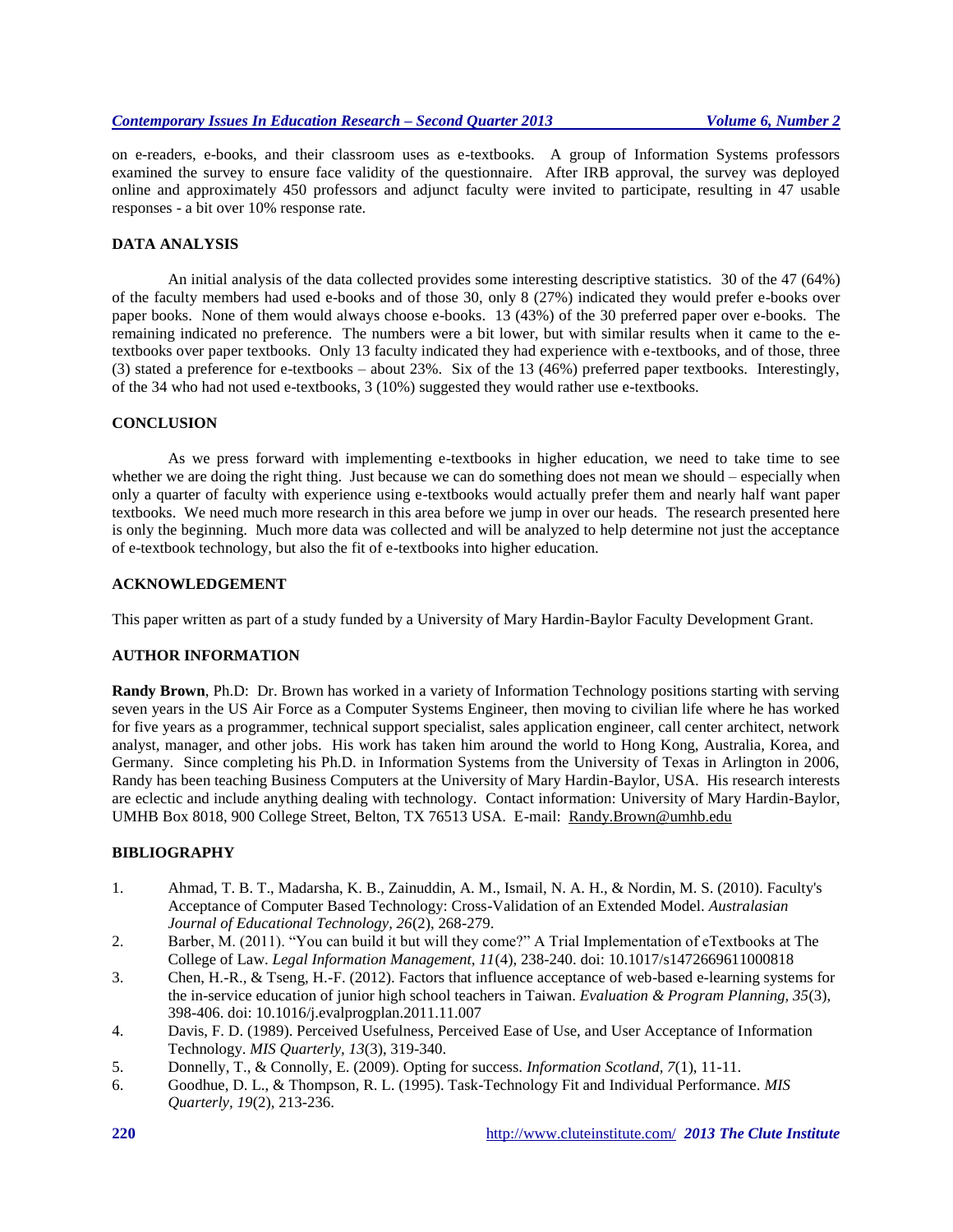## *Contemporary Issues In Education Research – Second Quarter 2013 Volume 6, Number 2*

- <span id="page-2-3"></span>7. Gregory, C. L. (2008). "But I Want a Real Book": An Investigation of Undergraduates" Usage and Attitudes toward Electronic Books. *Reference & User Services Quarterly, 47*(3), 266-273.
- <span id="page-2-4"></span>8. Hapel, R. (2012). The Library as a Place. *Public Library Quarterly, 31*(1), 48-55. doi: 10.1080/01616846.2012.654737
- <span id="page-2-6"></span>9. Harrell, J. (2012). Literature of Acquisitions in Review, 2008-9. *Library Resources & Technical Services, 56*(1), 4-13.
- <span id="page-2-9"></span>10. Huang, H.-C., & Huang, S.-H. (2004). The Feasibility Study of Digitalized Textbooks Published by National Open University. *Journal of Educational Media & Library Sciences, 42*(2), 275-312.
- <span id="page-2-13"></span>11. Kriek, J., & Stols, G. (2010). Teachers' beliefs and their intention to use interactive simulations in their classrooms. *South African Journal of Education, 30*(3), 439-456.
- <span id="page-2-7"></span>12. Lonsdale, R., & Armstrong, C. (2001). Electronic Books: Challenges for Academic Libraries. *Library Hi Tech, 19*(4), 332-339.
- <span id="page-2-16"></span>13. McCarthy, D. (2011). Mobile Perspectives: On E-Books. E-Reading--The Transition in Higher Education. *EDUCAUSE Review, 46*(2), 20-22.
- <span id="page-2-5"></span>14. Nicholas, P. T. (2012). e-Learning, e-Books and Virtual Reference Service: The Nexus Between the Library and Education. *Journal of Library & Information Services in Distance Learning, 6*(1), 3. doi: 10.1080/1533290x.2012.660877
- <span id="page-2-2"></span>15. Nie, M., Armellini, A., Witthaus, G., & Barklamb, K. (2011). How Do E-Book Readers Enhance Learning Opportunities for Distance Work-Based Learners? *Research in Learning Technology, 19*(1), 19-38.
- <span id="page-2-11"></span>16. Park, N., Lee, K. M., & Cheong, P. H. (2007). University instructors' acceptance of electronic courseware: An application of the Technology Acceptance Model. *Journal of Computer-Mediated Communication, 13*(1), 163-186. doi: 10.1111/j.1083-6101.2007.00391.x
- <span id="page-2-0"></span>17. Rickman, J. T., Von Holzen, R., Klute, P. G., & Tobin, T. (2009). A Campus-Wide E-Textbook Initiative. *EDUCAUSE Quarterly, 32*(2).
- <span id="page-2-1"></span>18. Steinle, K. (2006). Duke University Press Implements New Pricing Model for the e-Duke Scholarly Collection. *Against the Grain, 18*(3), 26-28.
- <span id="page-2-14"></span>19. Teo, T., & Tan, L. (2012). The Theory of Planned Behavior (TPB) and Pre-service Teachers' Technology Acceptance: A Validation Study Using Structural Equation Modeling. *Journal of Technology & Teacher Education, 20*(1), 89-104.
- <span id="page-2-17"></span>20. Venkatesh, V., & Davis, F. D. (2000). A Theoretical Extension of the Technology Acceptance Model: Four Longitudinal Field Studies. *Management Science, 46*(2), 186.
- <span id="page-2-15"></span>21. Walker, G., & Johnson, N. (2008). Faculty Intentions to Use Components for Web-Enhanced Instruction. *International Journal on E-Learning, 7*(1), 133-152.
- <span id="page-2-8"></span>22. Walton, E. W. (2007). From the ACRL 13th National Conference: E-Book Use Versus Users' Perspective. *College & Undergraduate Libraries, 14*(4), 19. doi: 10.1080/10691310802046728
- <span id="page-2-18"></span>23. Wikipedia. (9/10/2012). Comparison of e-book readers Retrieved 9/12/2012, from [http://en.wikipedia.org/wiki/Comparison\\_of\\_e-book\\_readers](http://en.wikipedia.org/wiki/Comparison_of_e-book_readers)
- <span id="page-2-10"></span>24. Wilson, R., Landoni, M., & Gibb, F. (2002). A user-centred approach to e-book design. *Electronic Library, 20*(4), 322-330. doi: 10.1108/02640470210438865
- <span id="page-2-12"></span>25. Zhang, W., & Xu, P. (2011). Do I Have to Learn Something New? Mental Models and the Acceptance of Replacement Technologies. *Behaviour & Information Technology, 30*(2), 201-211.